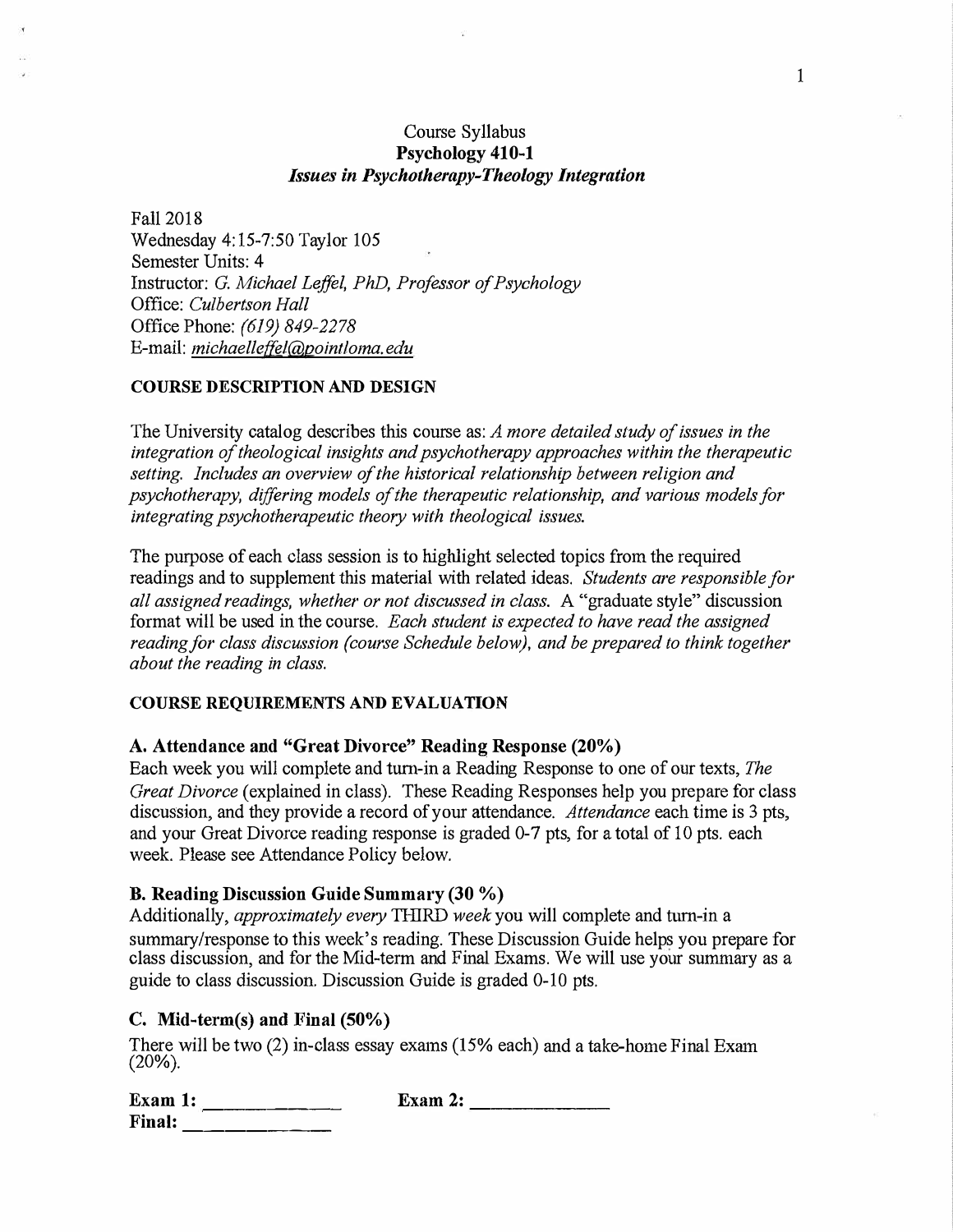# **Attendance Policy and Contribution to Grade**

Please come to class. When you are not present, the class dynamic changes. Inconsistent class attendance/tardiness impacts your final grade in the following way:

1. In a once-a-week course, following ONE (1) unexcused absence, beginning with the second unexcused absence, five (5) points will be deducted from your Final Total for each absence. In this class this deduction usually has a substantial impact on your grade.

2. In addition: "Whenever the number of accumulated absences in a class, for any cause, exceeds 10% percent of classes (equivalent to one and one-half weeks in a 15-week semester course), the faculty member sends a written report to the Associate Provost for Academic Administration which may result in de-enrollment" (Catalog, p. 37). In this course, that would be after two  $(2)$  absences in this class.

### **PLNU Attendance Policy and Reporting**

### What is an "Unexcused" Absence?

1. "There are no allowed or excused absences except when absences are necessitated by certain University-sponsored activities and are approved in writing by the Provost" (Catalog).

2. In addition, the Professor will excuse (legitimate) illness only with MD note. No exceptions please.

3. Medical (check-ups) and Dental appointments ARE NOT excused absences.

### **OFFICE HOURS**

To schedule an appointment with me: Either (i) arrange a time with me after class, or (ii) write me a note with your available times and telephone number.

Making an appointment will insure that you have the uninterrupted amount of time you wish to speak with me. Please call me or ask me in class.

### **ACADEMIC ACCOMMODATIONS**

"All students are expected to meet the standards for this course as set by the instructor. However, students with learning disabilities who may need accommodations should discuss options with the Academic Support Center (ASC) during the first two weeks of class. The ASC will contact professors with suggestions related to classroom needs and accommodations. Approved documentation must be on file in the ASC prior to the start of the semester."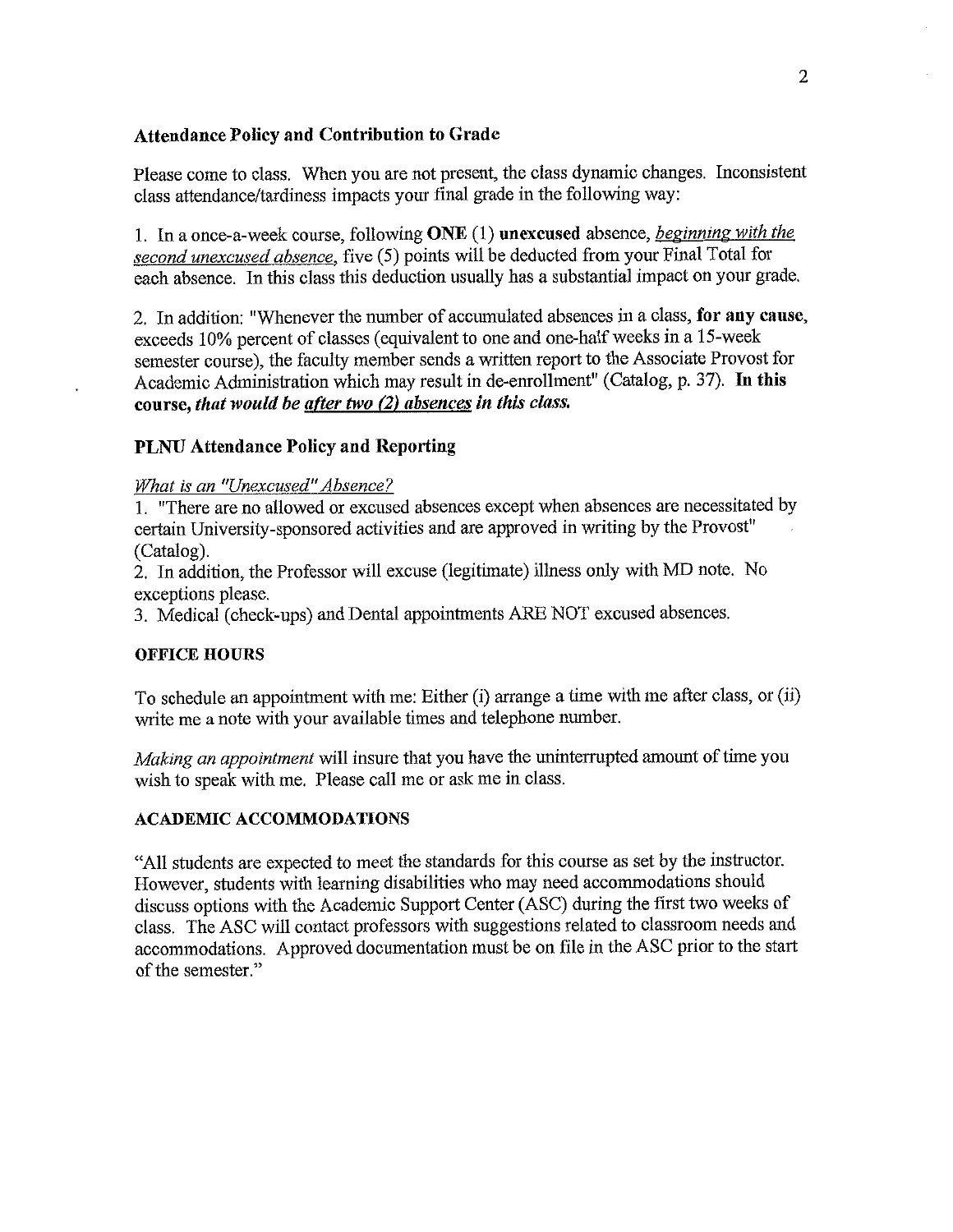# Point Loma Nazarene University Psychology Department Academic Guides

# DEPARTMENT FACULTY NORMAL CURVE GUIDES

| $Z$ Score                           |          |        |         |       |
|-------------------------------------|----------|--------|---------|-------|
|                                     | 1.33     | 0.0918 | 9.2%    |       |
| $\frac{\overline{A}}{\overline{A}}$ |          | 0.1587 | 6.7%    | 15.9% |
| $\overline{B+}$                     | 0.67     | 0.2514 | 9.3%    |       |
| B                                   | 0.33     | 0.3707 | 11.9%   |       |
| $\overline{B}$ .                    | Ω        | 0.5    | 12.9%   | 34.1% |
| $C +$                               | $-0.33$  | 0.6293 | 12.9%   | ç,    |
| $\overline{C}$                      | -1       | 0.8413 | 21.2%   |       |
| $C-$                                | $-1.33$  | 0.9082 | 6.7%    | 40.8% |
| D+                                  | $-1.67$  | 0.9525 | 4.4%    |       |
| D                                   | $-2$     | 0,9772 | 2.5%    |       |
| D-                                  | $-2.33$  | 0.9901 | 1.3%    |       |
| $\overline{\mathbf{r}}$             | - 2.3.33 | ⊣      | $1.0\%$ | 9.2%  |

# Percentage Score

| $A =$                              | 93-100% | Total points |
|------------------------------------|---------|--------------|
| <u>A -</u>                         | 90-92%  |              |
| $\overline{B+}$                    | 88-89%  |              |
| $\overline{B}$                     | 84-87%  |              |
| $\overline{\mathsf{B}}$ .          | 80-83%  |              |
| $\overline{C}$ +                   | 77-79%  |              |
| $rac{C}{C}$                        | 70-76%  |              |
|                                    | 65-69%  |              |
| $\overline{\mathsf{D}^+}$          | 62-64%  |              |
| D                                  | 55-61%  |              |
| D                                  | 50-54%  |              |
| $\overline{\overline{\mathsf{F}}}$ | 49%     | or below     |
|                                    |         |              |

À

A minimum of 50 % is needed to pass the course.

# DEPARTMENT FACULTY STUDY AND ATTENDANCE GUIDES

STUDY TIME: A faculty member should design courses with the expectation that a student would spend an average daily study time of two (2) hours outside class for each hour of time spent in classroom.

STUDY SCHEDULE: It is not the faculty member's responsibility to schedule the two hours of outside study. A student should learn to use this time without explicit direction nor coercion. It takes most students this much time to do regular assignments.

ATTENDANCE: Attendance is required for all classes. If a faculty member establishes the student as responsible for his/her attendance, it does not mean that absences are excused. The catalog lists the only excused absences.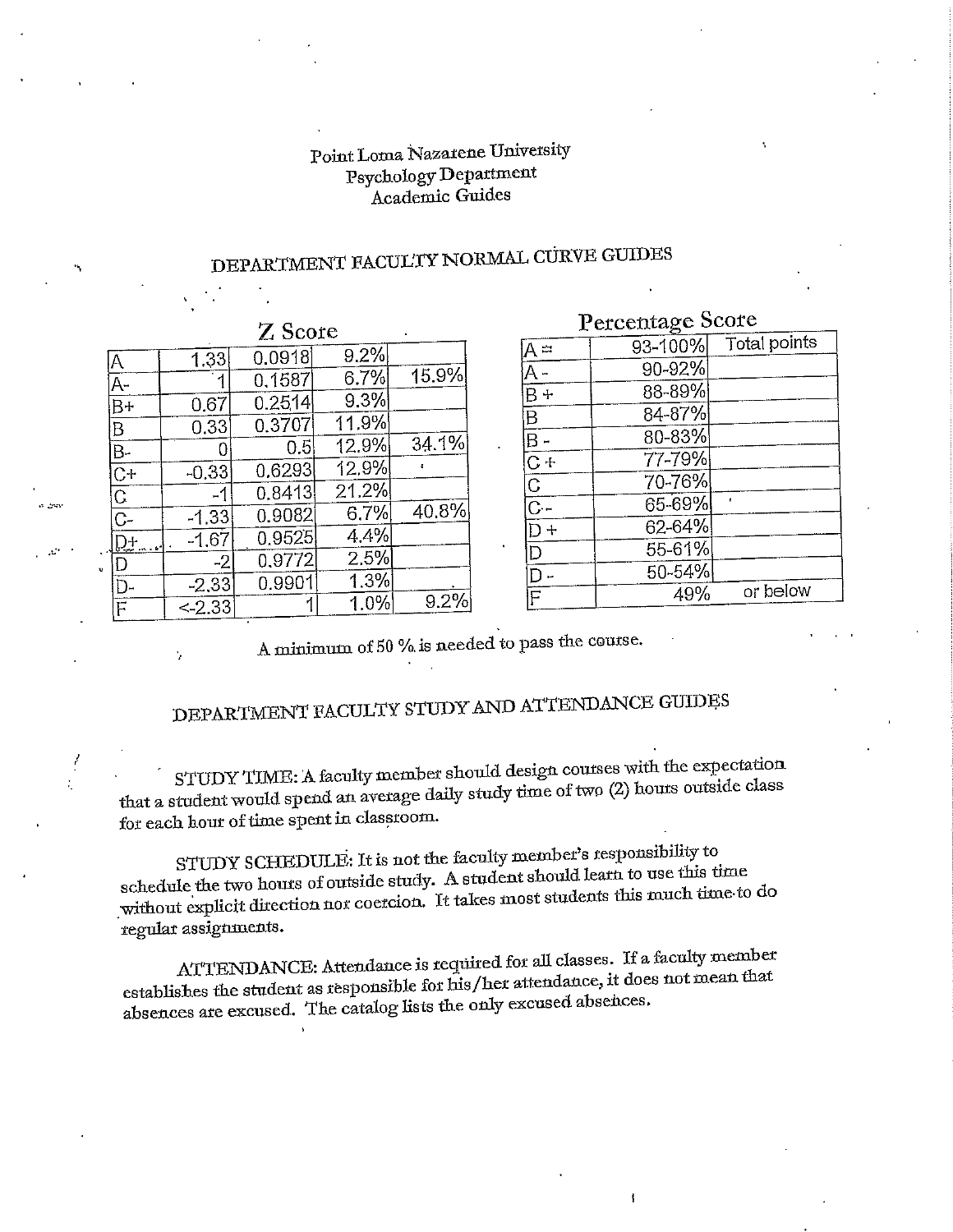### **PSY 410**

# Course-at-a-Glance Indwelling Goodness: "Spiritually Integrative" Therapy in the Age of Relational Neuroscience

### **Introduction** "Dis-Connected": The Crisis in Contemporary Psychotherapy and "Spirituality"

There are metaphysical assumptions behind our personal theory of therapy, our view of the person, our view of the good life, the nature of good and evil, and our notion of psychological health . . . so it is important that the therapist be conscious of them. -L. Corbett, The Sacred Cauldron

*Themes to Develop:* Healing, but to what "end"? How spirituality is relevant both to client and therapist; Multiple meanings of "spirituality"; Bio-psycho-social-spiritual unity of personality; developing a "spiritual vision" of the rapeutic activity.

### Unit 1 "Why Therapy Works" Therapeutic Healing in the Age of Relational Neuroscience

The most reliable test of mental health is the capacity to exchange mature love with other persons.

-R. Chessick, Intensive Psychotherapy, p. 318

Themes to Develop: The meta-vision of contemporary relational neuroscience; the nonpresenting "problem" in therapy; the concept of implicit and explicit memory and "levels" of personality; using new relational experience to change the impact of past negative experiences; the concept of implicit spirituality.

## Unit<sub>2</sub> **The Sacred Crucible** Varieties of "Spiritually Integrative" Therapy

Is there a line that separates the spiritual path from therapeutic progress? What actually takes place in psychotherapy when seen against the vision of human nature offered by sacred tradition? . . . Spiritual guides and psychotherapists, what do your names mean? Behind these names, which of you are the real spiritual guides and which the real psychotherapists? We need to know. I need to know.

-J. Needleman, On the Way to Self-Knowledge

Themes to Develop: The concept of "clinical integration"; contrasting models of "spiritually-integrative" therapy; the problem with the "spiritual dimensional" approach to S-I; dis-connect between the "moral" and spiritual in S-I therapy; features of a moral vision of S-I therapy; differences between "implicit" and "explicit" approaches to clinical integration.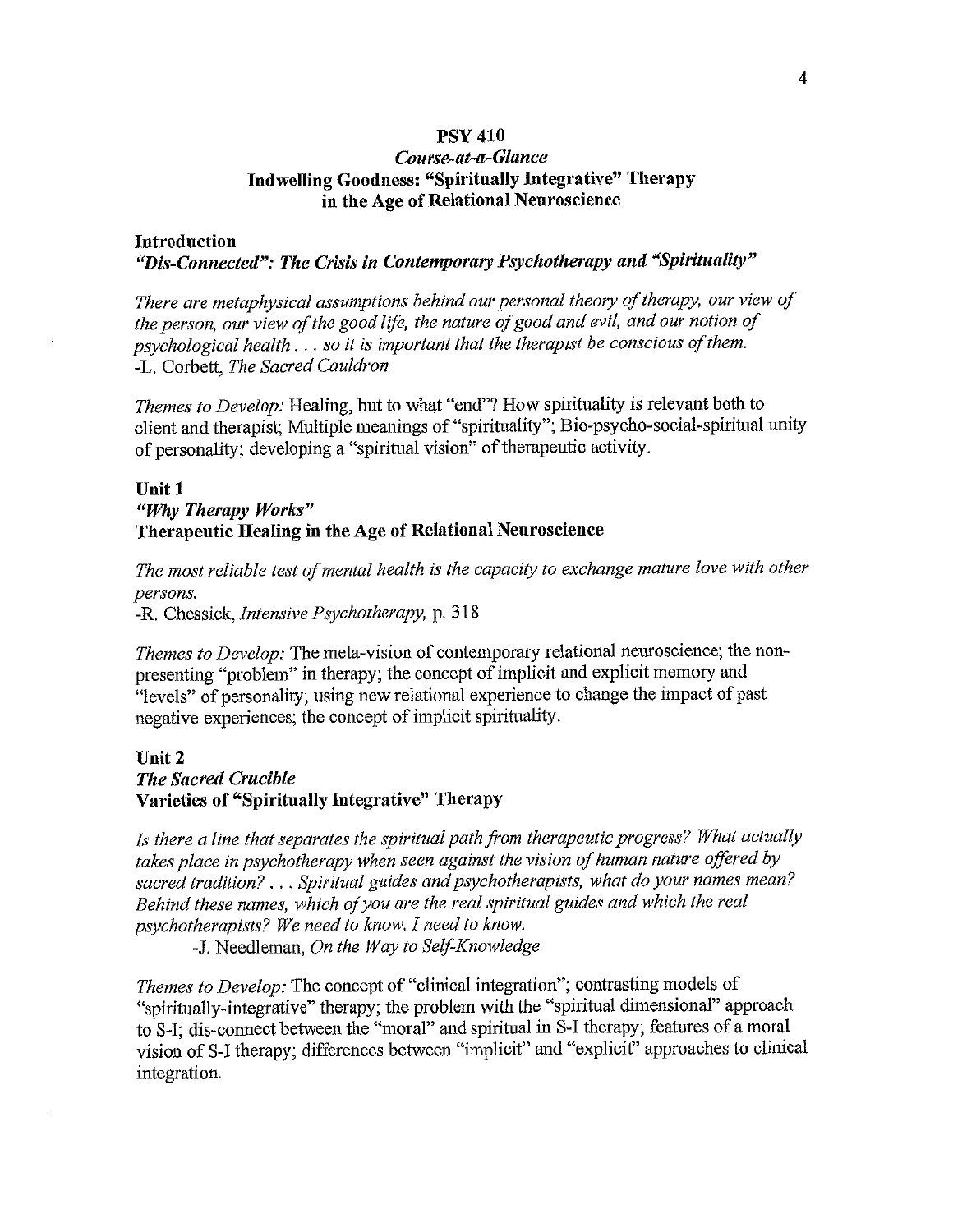# Part 3 **Implicit Spirituality** Transforming the "Deep Structure" of Love and Relational Goodness

A person cannot choose to desire a certain kind of relationship, any more than he can will himself to ride a unicycle, play the Goldberg Variations, or speak Swahili. The requisite neural framework for performing these activities does not coalesce on command ... A patient doesn't become generically healthier; he becomes more like the therapist. -Lewis, Amini, & Lannon, (2000) A General Theory of Love

Themes to Develop: Distinctions between the relational and medical conceptions of therapeutic healing; the importance of the therapeutic relationship in emotional healing; S-I therapy as transformation of the implicit deep structure of relational goodness; foundational theological principles of implicit spirituality.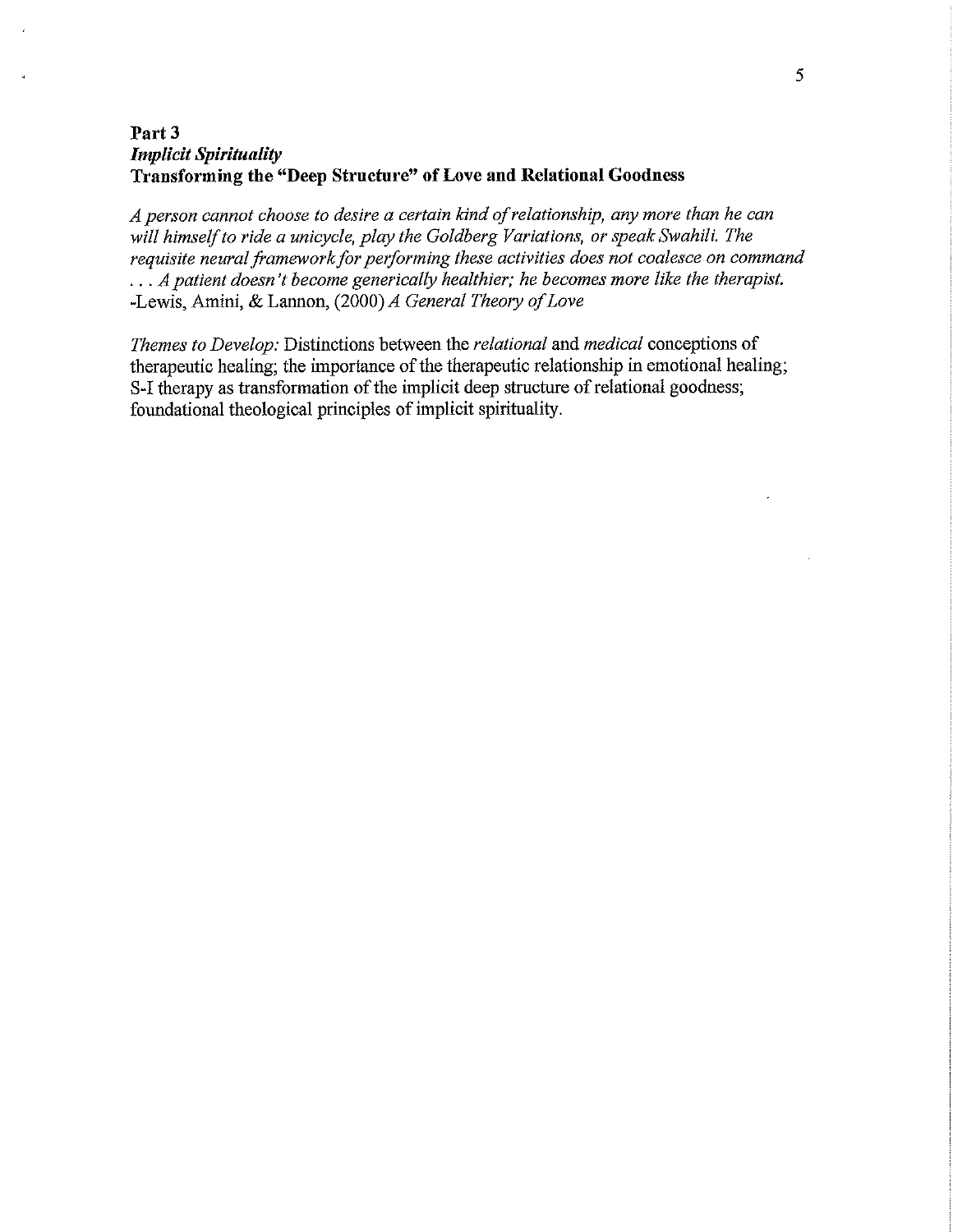# **PLNU Mission** $\bigcirc$

# **To Teach ~ To Shape ~ To Send**

Point Loma Nazarene University exists to provide higher education in a vital Christian community where minds are engaged and challenged, character is modeled and formed, and service is an expression of faith. Being of Wesleyan heritage, we strive to be a learning community where grace is foundational, truth is pursued, and holiness is a way of life.

# **FINAL EXAMINATION POLICY**

Successful completion of this class requires taking the final examination **on its scheduled day**. The final examination schedule is posted on the [Class Schedules](http://www.pointloma.edu/experience/academics/class-schedules) site. No requests for early examinations or alternative days will be approved.

NOTE: The following policies are to be used without changes:

# **PLNU COPYRIGHT POLICY**

Point Loma Nazarene University, as a non-profit educational institution, is entitled by law to use materials protected by the US Copyright Act for classroom education. Any use of those materials outside the class may violate the law.

# **PLNU ACADEMIC HONESTY POLICY**

Students should demonstrate academic honesty by doing original work and by giving appropriate credit to the ideas of others. Academic dishonesty is the act of presenting information, ideas, and/or concepts as one's own when in reality they are the results of another person's creativity and effort. A faculty member who believes a situation involving academic dishonesty has been detected may assign a failing grade for that assignment or examination, or, depending on the seriousness of the offense, for the course. Faculty should follow and students may appeal using the procedure in the university Catalog. See [Academic Policies](http://catalog.pointloma.edu/content.php?catoid=18&navoid=1278) for definitions of kinds of academic dishonesty and for further policy information.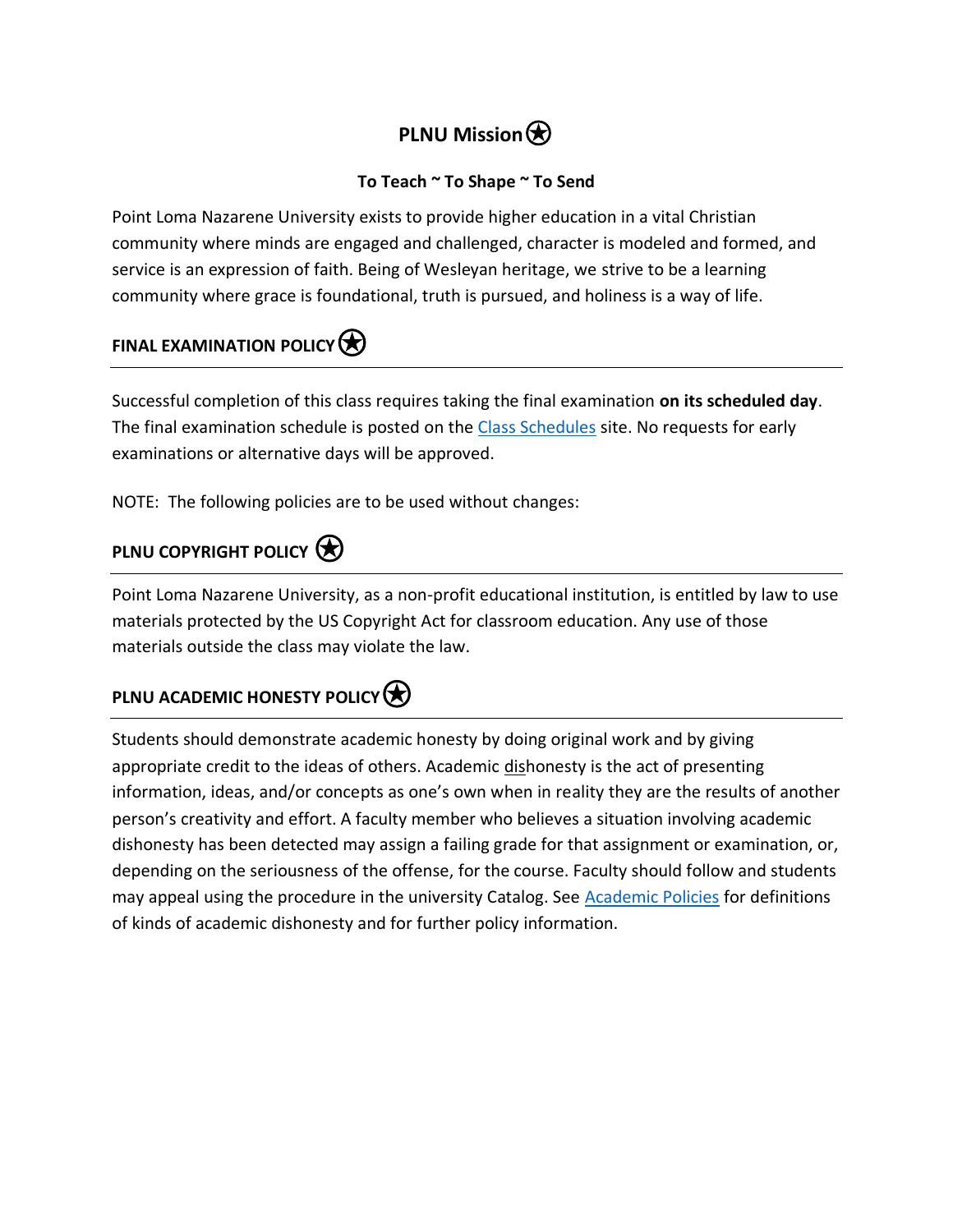# PSY 410: Issues in Psychotherapy-Theology Integration **Indwelling Goodness: "Spiritually Integrative" Therapy** in the Age of Relational Neuroscience

### **Week 1 (Aug 29)**

Introduction and Overview of the Course A Story about a Prince Who Became a Turkey

### Introduction

# "Dis-Connected": The Crisis in Contemporary Psychotherapy and "Spirituality"

There are metaphysical assumptions behind our personal theory of therapy, our view of the person, our view of the good life, the nature of good and evil, and our notion of psychological health  $\ldots$  so it is important that the therapist be conscious of them. -L. Corbett, The Sacred Cauldron

### Week 2 (Sept 5)

- How "Spirituality" Gets into the Therapist's Office Topic 2.1 Reading: (Reader) Corbett, Psychotherapy as Spiritual Practice **Discussants: All Read and Write**
- Topic 2.2 So. How Does Therapy Work? Reading: (Text) Cozolino, Prologue
- From Ghosts to Solid Persons Topic 2.3 Introducing a "Myth" of the Spiritual Journey in Therapy Reading: Great Divorce, Preface, Ch. 1, AND Ch. 2 **Reminder: All Read and Write**

## Note: Pick-up BOTH readings for next week in class today (Chessick; May)

### Week 3 (Sept 12)

| Topic 3.1 | Therapy to What "End"?<br>The "Fading" Vision of Psychotherapy<br>Reading: (Distributed last class) Chessick, "Goals and Termination"<br>Discussants: A-G                                            |  |
|-----------|------------------------------------------------------------------------------------------------------------------------------------------------------------------------------------------------------|--|
| Topic 3.2 | Disconnect #1: Lost "Spiritual" Vision of Therapy<br>Therapist as Spiritual Guide<br><b>Reading:</b> (Distributed last class) May, "The Therapist and the Journey<br>into Hell"<br>Discussants: H-Mc |  |
| Topic 3.3 | The Great Divorce: A "Myth" of the Spiritual Journey in Therapy<br>Reading: Great Divorce, Ch. 3                                                                                                     |  |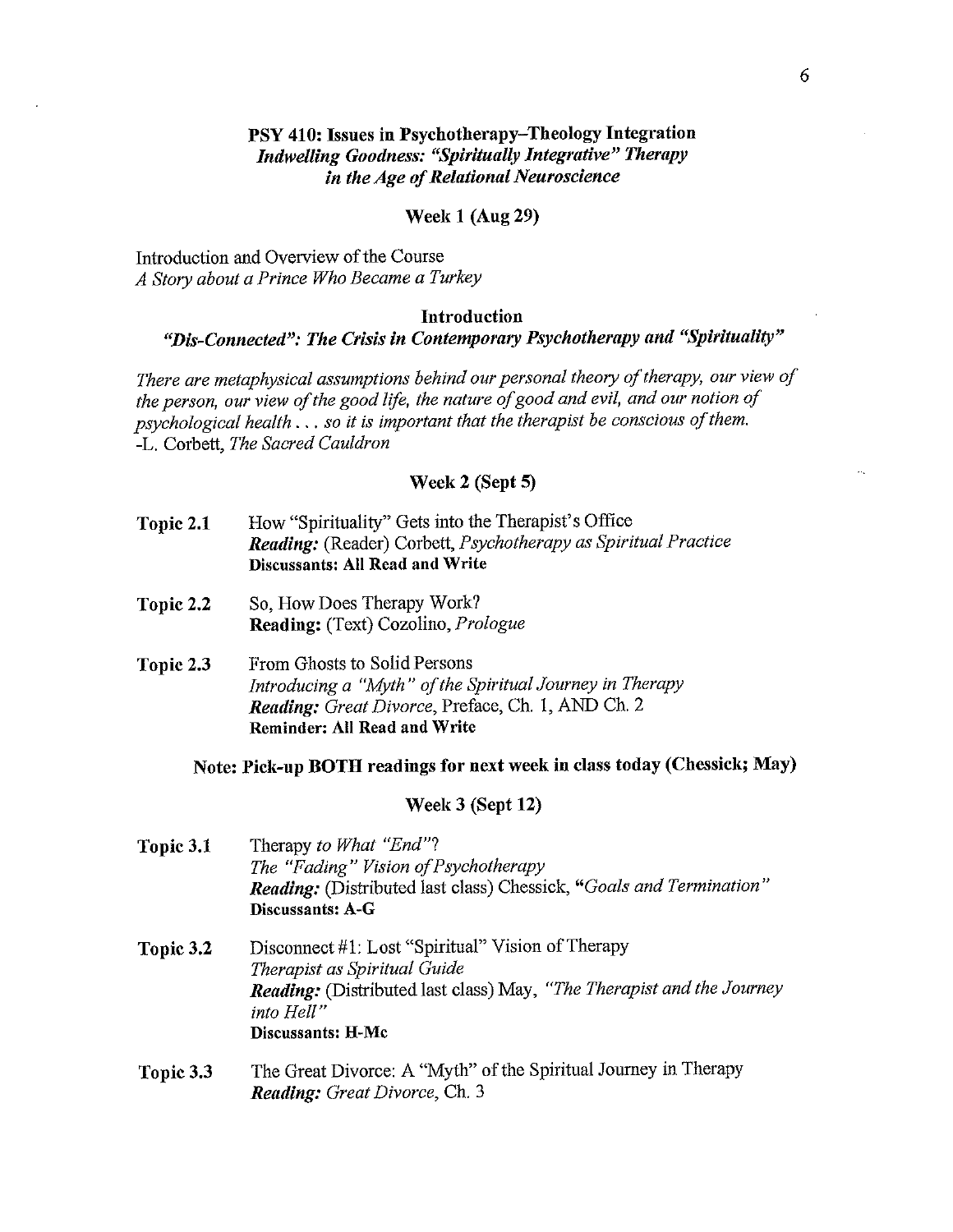#### Unit 1

# "Why Therapy Works" Therapeutic Healing in the Age of Relational Neuroscience

The most reliable test of mental health is the capacity to exchange mature love with other persons.

-R. Chessick, Intensive Psychotherapy, p. 318

#### Week 4 (Sept 19)

- Topic 4.1 Why Therapy Works The Meta-Vision of Contemporary Therapy Text: Cozolino, Ch. 1 AND Ch. 2 **Discussants: M-S**
- The "Non-presenting Problem" in Therapy Topic 4.2 You Can't Say What You Don't Know Text: Cozolino, Ch. 3 Discussants: T-Z
- The Great Divorce: A "Myth" of the Spiritual Journey for Therapy Topic 4.3 Text: Great Divorce, Ch. 4

### Week 5 (Sept 26)

- "Those Things We Don't Remember Yet Never Forget" Topic 5.1 The Deep Structure of Love and Relational Goodness Text: Cozolino, Ch. 5 Discussants: A-G
- "Unlocking the Emotional Brain" Topic 5.2 The Case of Regina **Reader:** Ecker, Unlocking the Emotional Brain **Discussants: H-Mc**
- Topic 5.3 The Great Divorce: A "Myth" of the Spiritual Journey in Therapy Text: Great Divorce, Ch. 5

#### Week  $6$  (Oct 3)

- "Hardwired to Connect": What's the Crisis? Topic 6.1 Text: Hardwired to Connect, pp. 5-14 Discussants: M-S
- "Hardwired to Connect": The Relation Between the Moral and the Topic 6.2 Spiritual Text: Hardwired to Connect, pp. 15-32 Discussants: T-Z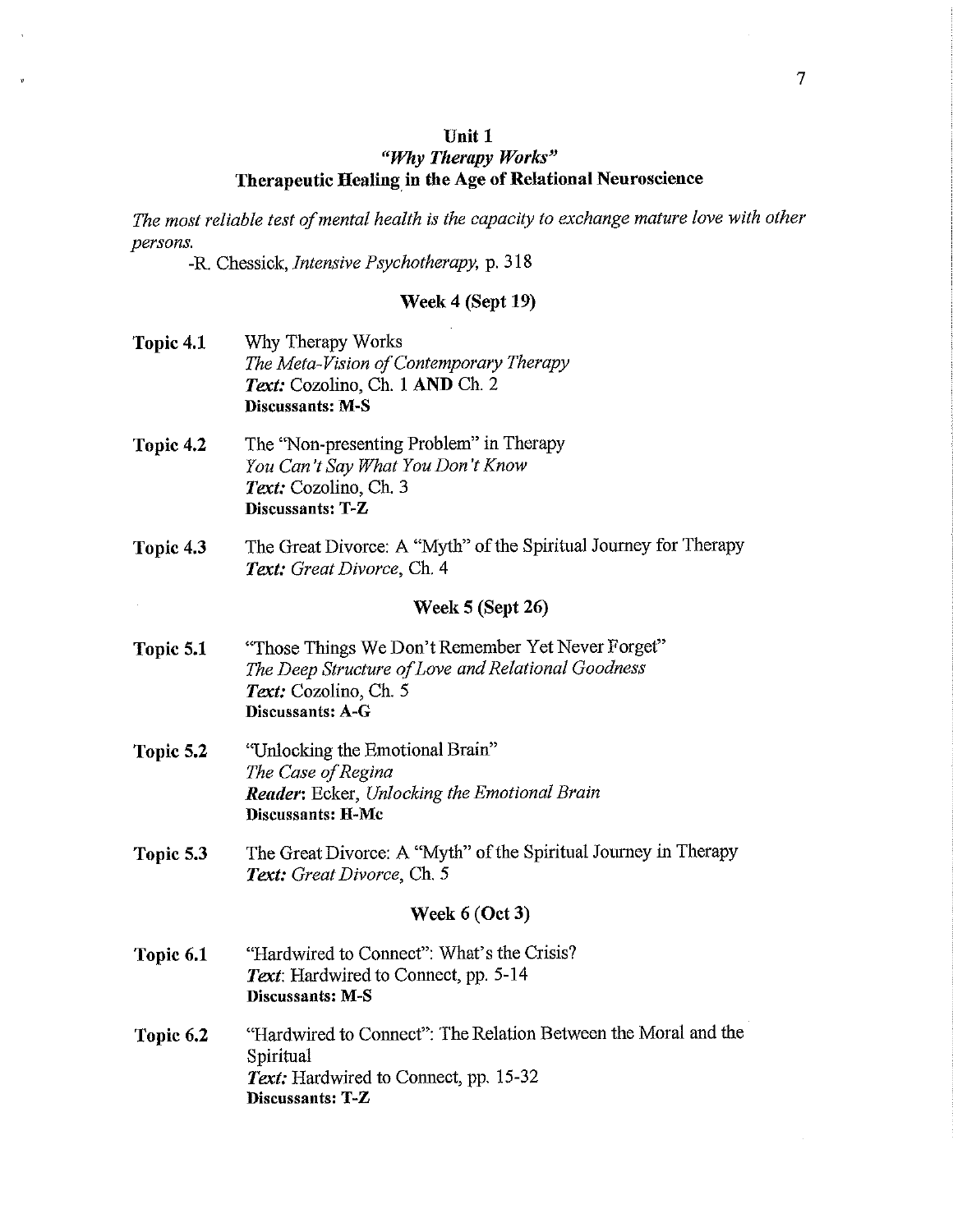Topic 6.3 The Great Divorce: A "Myth" of the Spiritual Journey in Therapy Text: Great Divorce, Ch. 6

### Week 7 (Oct 10) In-Class Exam #1

### Unit 2 **The Sacred Crucible** Varieties of "Spiritually Integrative" Therapy

Is there a line that separates the spiritual path from therapeutic progress? What actually takes place in psychotherapy when seen against the vision of human nature offered by sacred tradition? . . . Spiritual guides and psychotherapists, what do your names mean? Behind these names, which of you are the real spiritual guides and which the real psychotherapists? We need to know. I need to know.

-J. Needleman, On the Way to Self-Knowledge

### **Week 8 (Oct 17)**

- "Clinical Integration": What is It, Why Does It Matter? Topic 8.1 Reader: McMinn, Religion in the Counseling Office Discussants: A-G
- Three "Spiritually Sensitive" Approaches to Counseling/Therapy Topic 8.2 **Reader:** Sperry, The Spiritual Dimension in Clinical Practice Discussants: H-Mc
- The Great Divorce: A "Myth" of the Spiritual Journey in Therapy Topic 8.3 Text: Great Divorce, Ch. 7

### **Week 9 (Oct 24)**

- An Example of "Spiritually Integrative" Therapy Topic 9.1 **Reader:** Sperry, Ch. 13, Integrative Spiritually Oriented Psychotherapy **Discussants: M-S**
- The Problem with the "Spiritual Dimension"" View of S-I Therapy Topic 9.2 (TBD) Discussants: T-Z
- The Great Divorce: A "Myth" of the Spiritual Journey in Therapy Topic 9.3 Text: Great Divorce, Ch. 8

### **Week 10 (Oct 31)**

Topic 10.1 Disconnect #2: Lost "Moral" Vision of Spirituality  $(TBD)$ **Discussants: A-G**